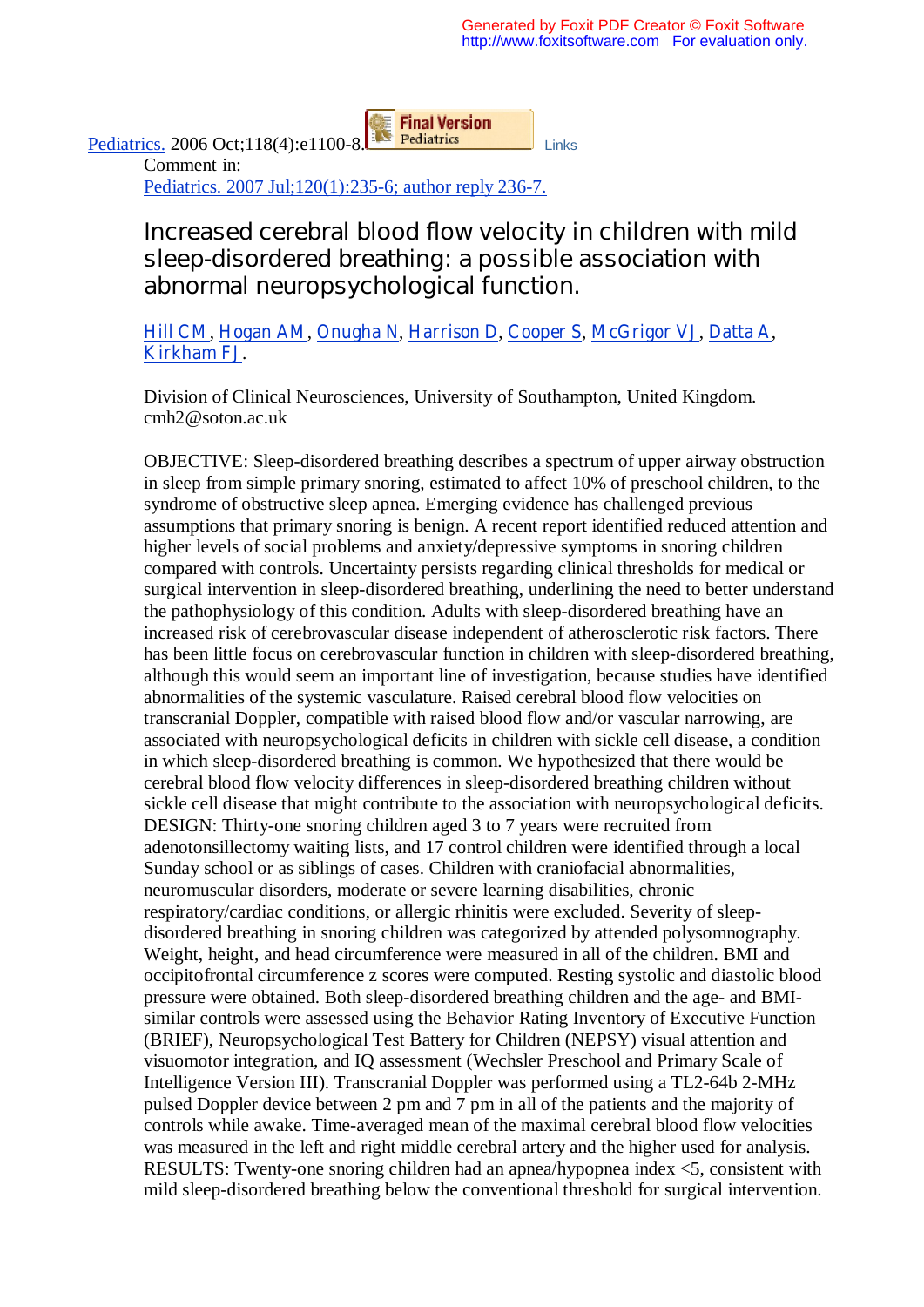Compared with 17 nonsnoring controls, these children had significantly raised middle cerebral artery blood flow velocities. There was no correlation between cerebral blood flow velocities and BMI or systolic or diastolic blood pressure indices. Exploratory analyses did not reveal any significant associations with apnea/hypopnea index, apnea index, hypopnea index, mean pulse oxygen saturation, lowest pulse oxygen saturation, accumulated time at pulse oxygen saturation <90%, or respiratory arousals when examined in separate bivariate correlations or in aggregate when entered simultaneously. Similarly, there was no significant association between cerebral blood flow velocities and parental estimation of child's exposure to sleep-disordered breathing. However, it is important to note that whereas the sleep-disordered breathing group did not exhibit significant hypoxia at the time of study, it was unclear to what extent this may have been a feature of their sleep-disordered breathing in the past. IQ measures were in the average range and comparable between groups. Measures of processing speed and visual attention were significantly lower in sleepdisordered breathing children compared with controls, although within the average range. There were similar group differences in parental-reported executive function behavior. Although there were no direct correlations, adjusting for cerebral blood flow velocities eliminated significant group differences between processing speed and visual attention and decreased the significance of differences in Behavior Rating Inventory of Executive Function scores, suggesting that cerebral hemodynamic factors contribute to the relationship between mild sleep-disordered breathing and these outcome measures. CONCLUSIONS: Cerebral blood flow velocities measured by noninvasive transcranial Doppler provide evidence for increased cerebral blood flow and/or vascular narrowing in childhood sleepdisordered breathing; the relationship with neuropsychological deficits requires further exploration. A number of physiologic changes might alter cerebral blood flow and/or vessel diameter and, therefore, affect cerebral blood flow velocities. We were able to explore potential confounding influences of obesity and hypertension, neither of which explained our findings. Second, although cerebral blood flow velocities increase with increasing partial pressure of carbon dioxide and hypoxia, it is unlikely that the observed differences could be accounted for by arterial blood gas tensions, because all of the children in the study were healthy, with no cardiorespiratory disease, other than sleep-disordered breathing in the snoring group. Although arterial partial pressure of oxygen and partial pressure of carbon dioxide were not monitored during cerebral blood flow velocity measurement, assessment was undertaken during the afternoon/early evening when the child was awake, and all of the sleep-disordered breathing children had normal resting oxyhemoglobin saturation at the outset of their subsequent sleep studies that day. Finally, there is an inverse linear relationship between cerebral blood flow and hematocrit in adults, and it is known that irondeficient erythropoiesis is associated with chronic infection, such as recurrent tonsillitis, a clinical feature of many of the snoring children in the study. Preoperative full blood counts were not performed routinely in these children, and, therefore, it was not possible to exclude anemia as a cause of increased cerebral blood flow velocity in the sleep-disordered breathing group. However, hemoglobin levels were obtained in 4 children, 2 of whom had borderline low levels (10.9 and 10.2  $g/dL$ ). Although there was no apparent relationship with cerebral blood flow velocity in these children (cerebral blood flow velocity values of 131 and 130 cm/second compared with 130 and 137 cm/second in the 2 children with normal hemoglobin levels), this requires verification. It is of particular interest that our data suggest a relationship among snoring, increased cerebral blood flow velocities and indices of cognition (processing speed and visual attention) and perhaps behavioral (Behavior Rating Inventory of Executive Function) function. This finding is preliminary: a causal relationship is not established, and the physiologic mechanisms underlying such a relationship are not clear. Prospective studies that quantify cumulative exposure to the